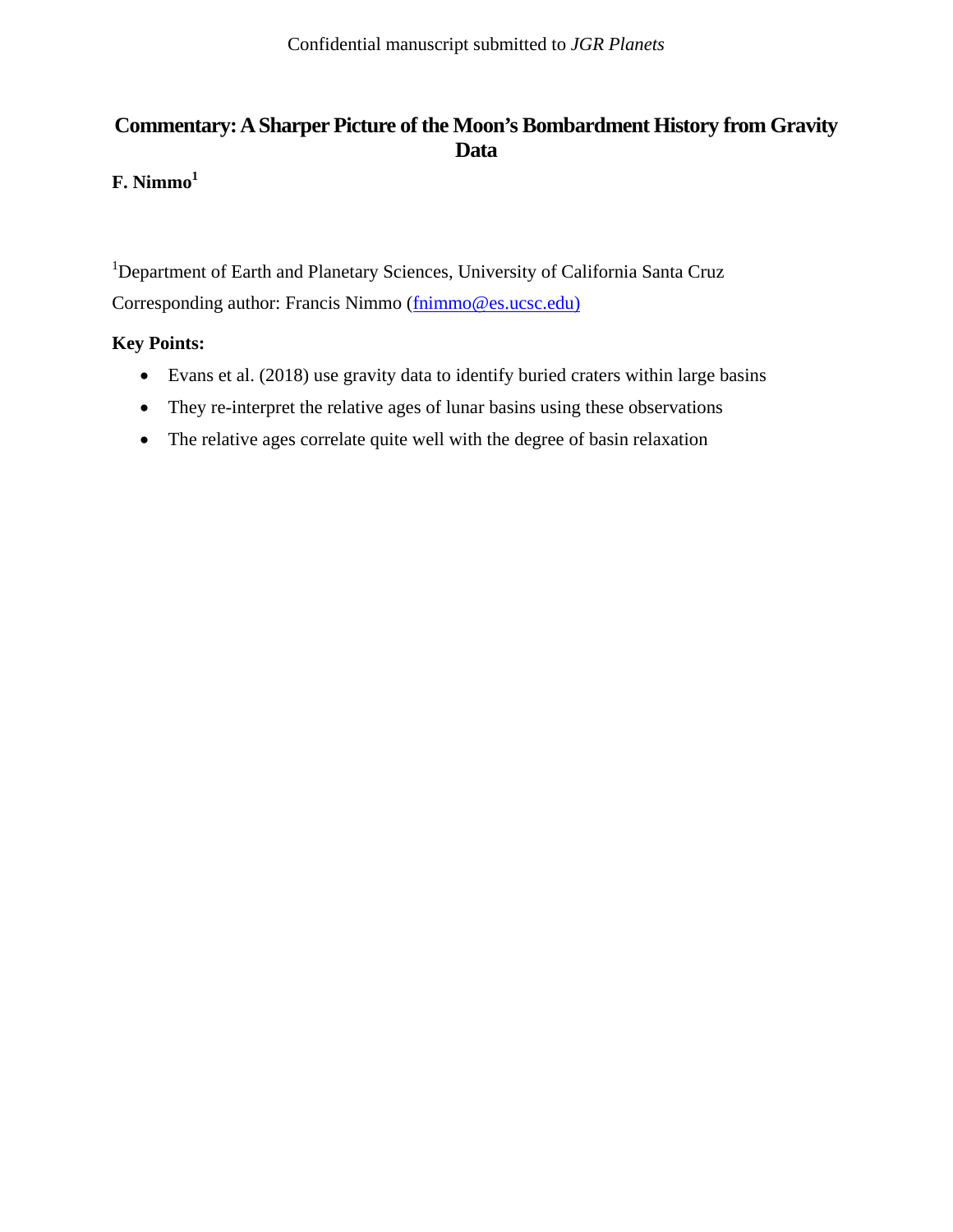#### **Abstract**

Some large impact basins on the Moon are covered with younger basalts, making it hard to determine their age by crater counting. Evans et al. (2018) use GRAIL gravity data to identify buried craters larger than 90 km, and construct a relative chronology for the impact basins. This relative chronology is broadly consistent with the degree to which the basins have relaxed: older basins tend to be more relaxed. Pre-Nectarian basins are likely saturated, so the roughly constant measured crater density does not require a brief formation interval. Some of the results of Evans et al. (2018) are at odds with other determinations e.g. they suggest Imbrium could be older than Crisium, and Serenitatis as young as Imbrium.

#### **Plain Language Summary**

To tell the age of an impact basin on the Moon, you count the number of craters. But some basins are flooded by later lavas, making crater counting difficult. Evans et al. (2018) identify buried craters by looking for small changes in the Moon's gravity. This allows them to decide how old each impact basin is. The older basins are also generally shallower. This is because the older basins formed when the Moon was hotter, and the lunar rocks were able to flow and partly fill the basin in.

#### **1. Introduction**

The collisional growth of the terrestrial planets was mostly complete by about 100 Myr after solar system formation (Agnor et al. 1999). However, leftover material continued to strike the planets, a process that continues to the present day, albeit at a much-reduced rate. The scars left by these late collisions are visible across the inner solar system as large impact basins, such as Caloris on Mercury and Hellas on Mars. Quantifying this flux of material is important for at least two reasons. First, if the flux evolution is known, then an absolute chronology can be established – the number of craters observed on a surface can be converted directly to an age. Second, the flux evolution can provide clues to the dynamical evolution of the solar system. In particular, a "spike" in the impact rate (e.g. Tera et al. 1974) might be an indication of a sudden change in solar system architecture, as has been suggested by the so-called Nice Model (Gomes et al. 2005).

Because plate tectonics and erosion have destroyed almost all evidence of ancient impacts on Earth, the Moon has two attributes making it the best place with which to develop an absolute chronology. It has old, heavily cratered surfaces recording ancient impact fluxes; and, crucially, we have Apollo-era samples of known provenance which can be radiometrically dated in the laboratory.

Unfortunately, neither of these attributes is free of complications. It turns out to be very hard to unambiguously identify the provenance of a particular sample: ejecta from large impacts travel long distances. As a result, whether the preponderance of ages around 3.9 Ga found in Apollo samples is an indication that multiple, large impacts happened around that time, or whether the majority of samples represent ejecta from a single impact, is currently unclear (e.g. Stoffler et al. 2006, Bottke & Norman 2017). And although the Moon does indeed have ancient terranes, in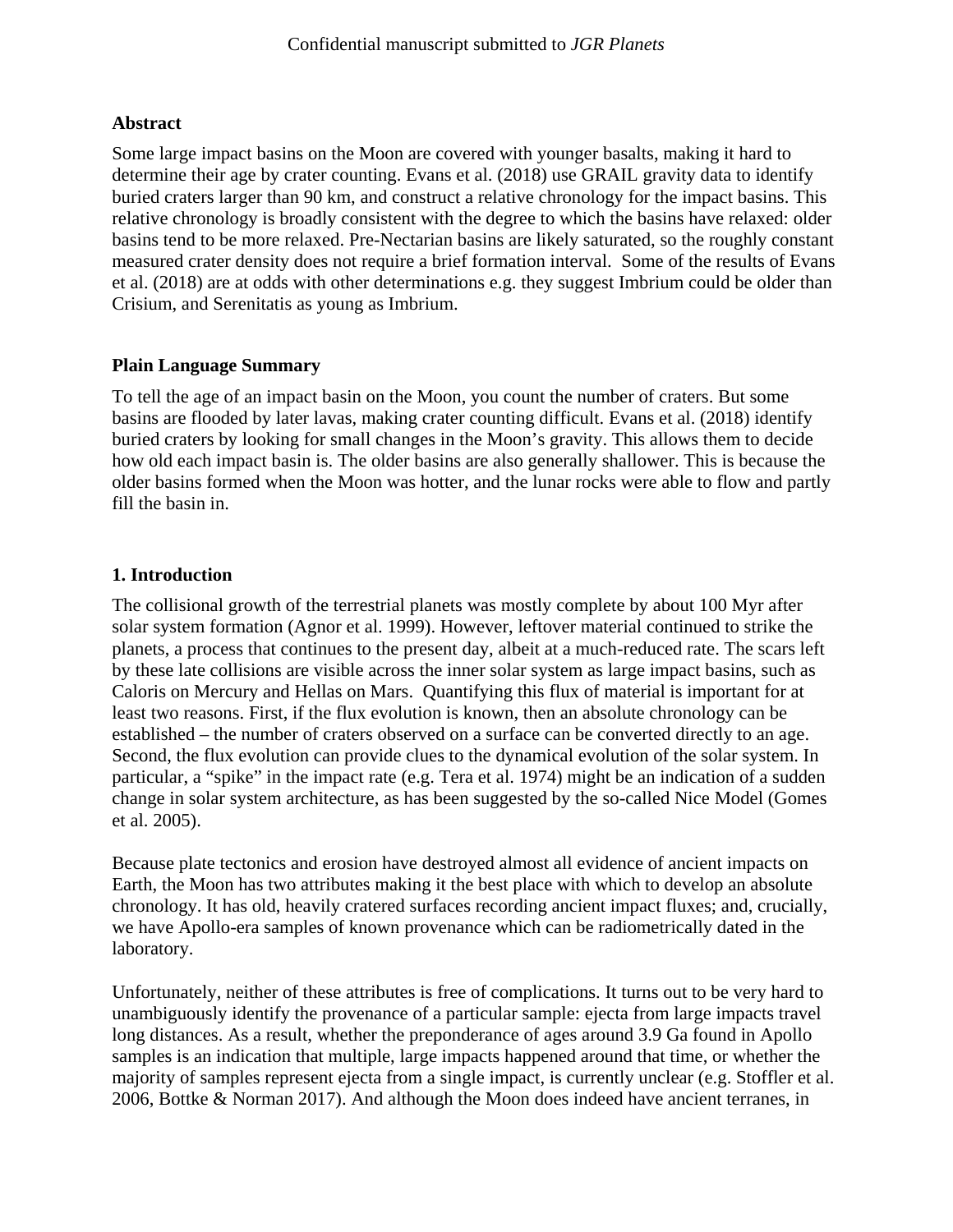many cases these areas have been covered by later lavas, making it hard to establish the age of the underlying surface. Overcoming this second problem is the focus of the work by Evans et al. (2018).

### **2. Evans et al. (2018)**

Lunar stratigraphy, established by crater counting and superposition relationships, recognizes five periods, of which the three oldest are pre-Nectarian, Nectarian, and Imbrian. Apollo-era mapping established the relative stratigraphic relationships of all the major lunar basins (Wilhelms 1987), although as noted above the absolute ages of almost all the basins except Imbrium and (perhaps) Orientale is uncertain (Bottke & Norman 2017).

Large, ancient impact basins are particularly good stratigraphic markers because they result in instantaneous formation of a new surface. This surface then accumulates craters; if at some point the basin is flooded with mare basalts, most or all of the accumulated craters are buried (Figure 1). What Evans et al. (2018) demonstrate, however, is that these buried craters can still be detected using the remarkable high-resolution gravity maps produced by the GRAIL spacecraft (Zuber et al. 2013). This is because of the density contrast between the mare basalts and the underlying crust: buried basins produce a thicker basalt column, and show up as a positive circular gravity anomaly, denoted by Evans et al. as quasi-circular mass anomalies (QCMAs).



**Figure 1.** Cartoon of relevant processes. A basin forms and accumulates craters which are then buried by mare basalts. The gravity signals associated with these buried craters gives rise to QCMAs, which can be used to determine the age of the basin floor.

Evans et al. surveyed various regions for QCMAs of different sizes. They found that smaller QCMAs were relatively less abundant than larger QCMAs, which makes sense, because the gravity anomalies associated with smaller QCMAs are more likely to be obscured by other effects. By comparing the populations of QCMAs with regular craters, Evans et al. concluded that the record of QCMAs 90 km or larger in diameter was effectively complete. Thus, a basin's true age can be inferred by summing the total number of visible craters plus QCMAs greater in diameter than 90 km. This metric is reported as N(90), the number of such basins per million square kilometers.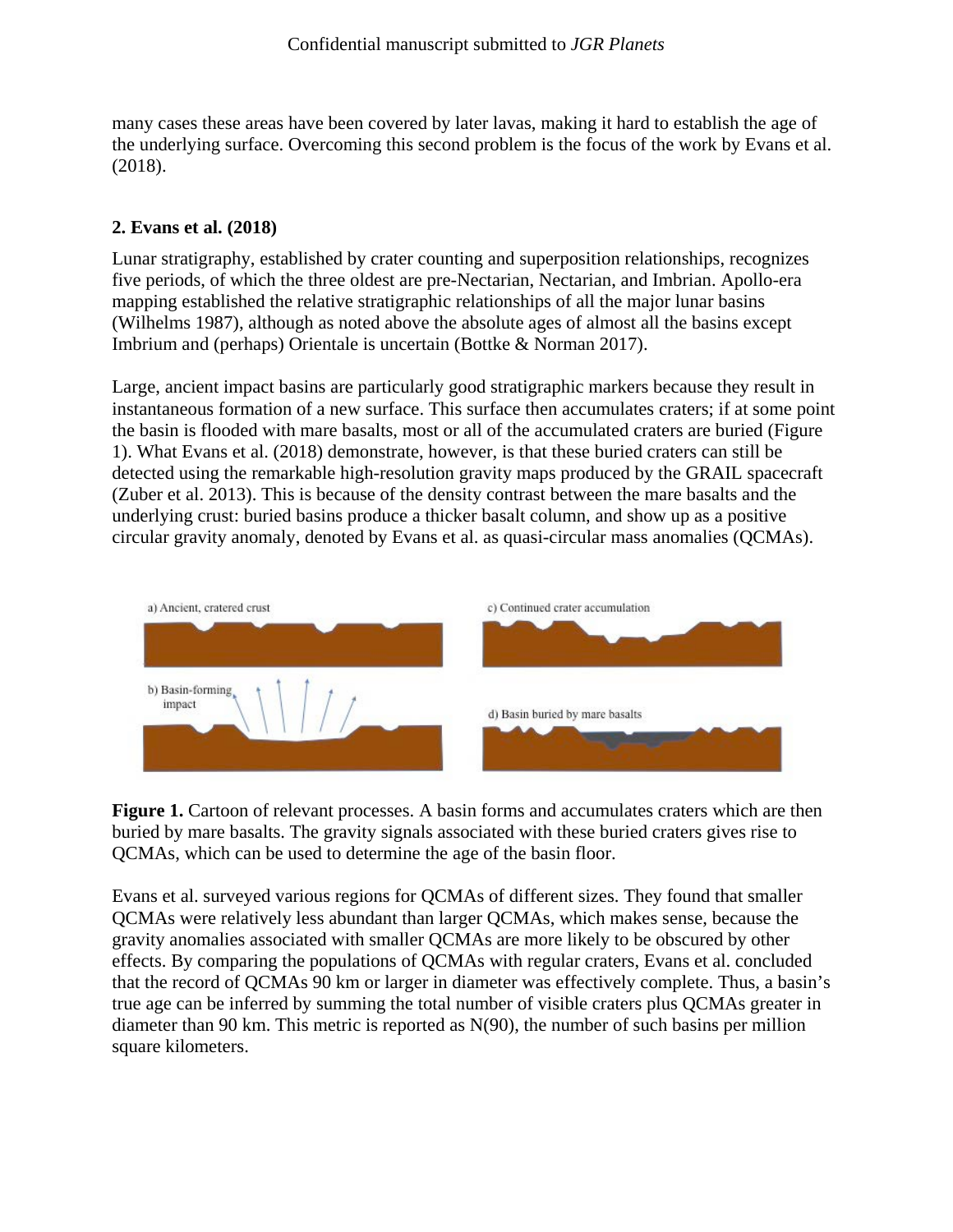Although by focusing only on large craters the statistical uncertainty is increased, this approach largely avoids systematic undercounting due to burial. While it may not avoid this problem completely - both Crisium and Serenitatis still exhibit an apparent deficit of QCMAs in their central, basalt-filled regions - including QCMAs as well as visible craters can in some cases make a significant difference to apparent age. For instance, the Serenitatis basin has an N(90) of  $1\pm1$  using visible craters, but  $5\pm2$  including QCMAs. Because of these differences, Evans et al. argue that some aspects of lunar chronology need to be re-assessed.

One interesting outcome of Evans et al. is that, within error, all the pre-Nectarian basins have the same  $N(90)$  value (~13). They suggest that this result may simply reflect equilibrium: roughly speaking, addition of one extra 90~km diameter crater results in the destruction of one such crater. This is reasonable: real planetary surfaces at equilibrum typically exhibit crater densities 5-10% of the geometric saturation value (Melosh 1989). For 90~km diameter craters this translates to 7-14 craters per million  $km^2$ , similar to what is measured.

Figure 2 summarizes the main results of Evans et al. It plots the N(90) value including QCMAs for different basins and terrains, with colours denoting relative stratigraphic position. The vertical axis is the extent to which different basins have undergone viscous relaxation, thus removing their initial topography. This latter quantity is also derived from GRAIL data (Conrad et al. 2018), and is useful because older basins will have formed in crust that was warmer, and thus more likely to undergo relaxation. This figure thus shows three independent indications of basin age: N(90), stratigraphic position, and relaxation fraction.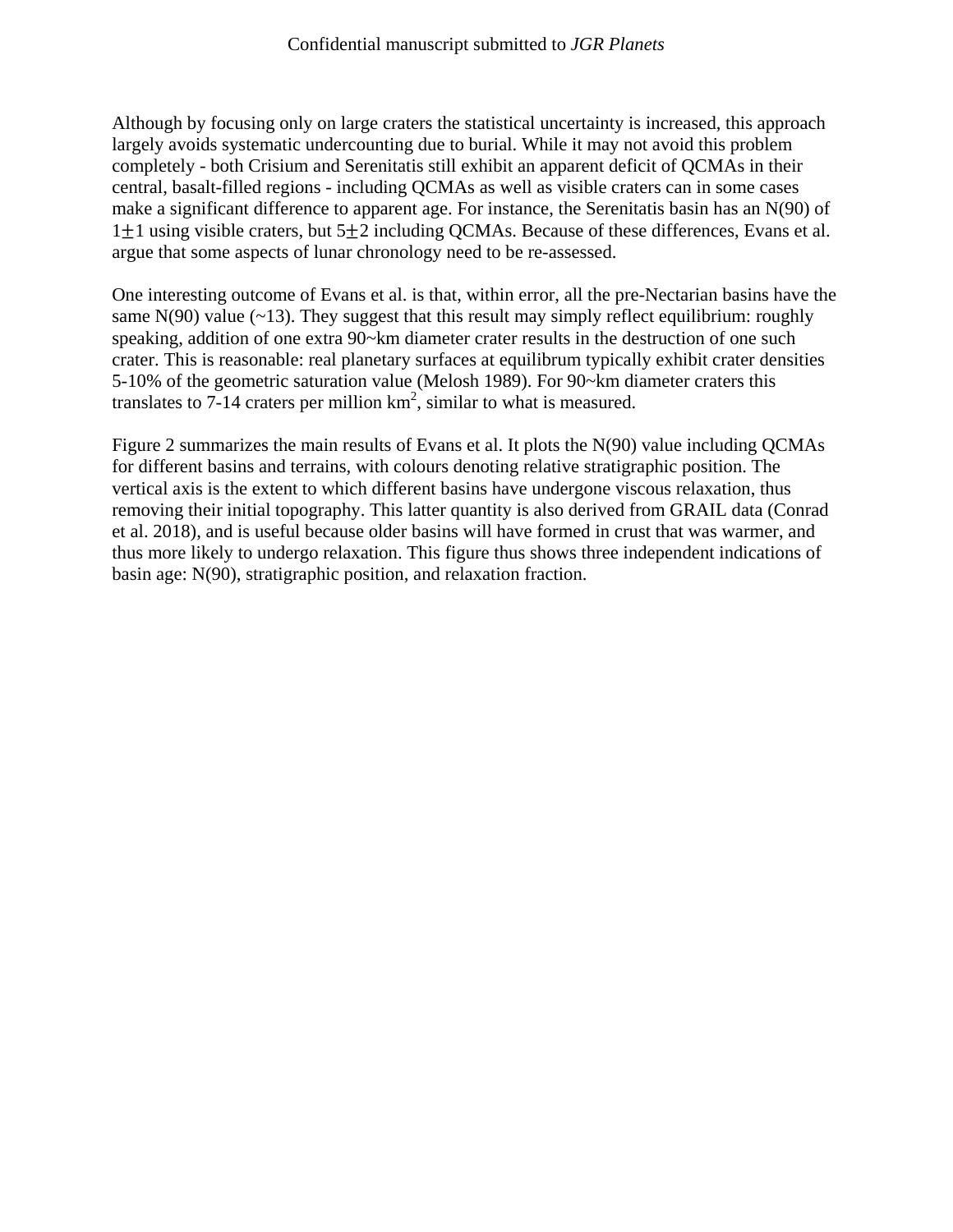

**Figure 2.** Crater density (N(90) from Evans et al. 2018) plotted against basin relaxation fraction (from Conrad et al. 2018). Colours denote stratigraphic position, from Evans et al.; symbol size is proportional to basin diameter. Only basins with diameters exceeding 650 km are plotted. Triangles represent basins within the PKT; circles represent basins outside this region. Vertical shaded regions are crater densities for PKT and Feldspathic Highland Terrain regions. Labels are as follows: O-Orientale; C-Crisium; H-Humorum; S-Serenitatis; I-Imbrium; MR-Mendel-Rydberg; N-Nectaris; F-Fecunditatis; Nu-Nubium; CS-Coulomb-Sarton; Sm-Smythii; A-Asperitatis; SPA-South Pole-Aitken.

It is immediately apparent that there is a strong correlation between these three factors – as one would expect. However, the correlation is not perfect, and several outliers are of interest.

One apparent outlier is Imbrium. This basin has N(90) and relaxation fraction values consistent with other Nectarian basins – but stratigraphically it is at the base of the Imbrian. Since Imbrium is the basin over which there is least disagreement about its age (3.92-3.94 Ga; Bottke & Norman 2017), this discrepancy is disconcerting. Evans et al. pay most attention to the possibility that Imbrium is older than Crisium, supported by both N(90) and relaxation fraction, but opposite to the conventional stratigraphy and the surface crater densities at smaller diameters (Fassett et al. 2012). A similar issue arises at Serenitatis, which looks similar in Figure 2 to Imbrium, but has much higher surface crater densities at smaller diameters (Fassett et al. 2012) and is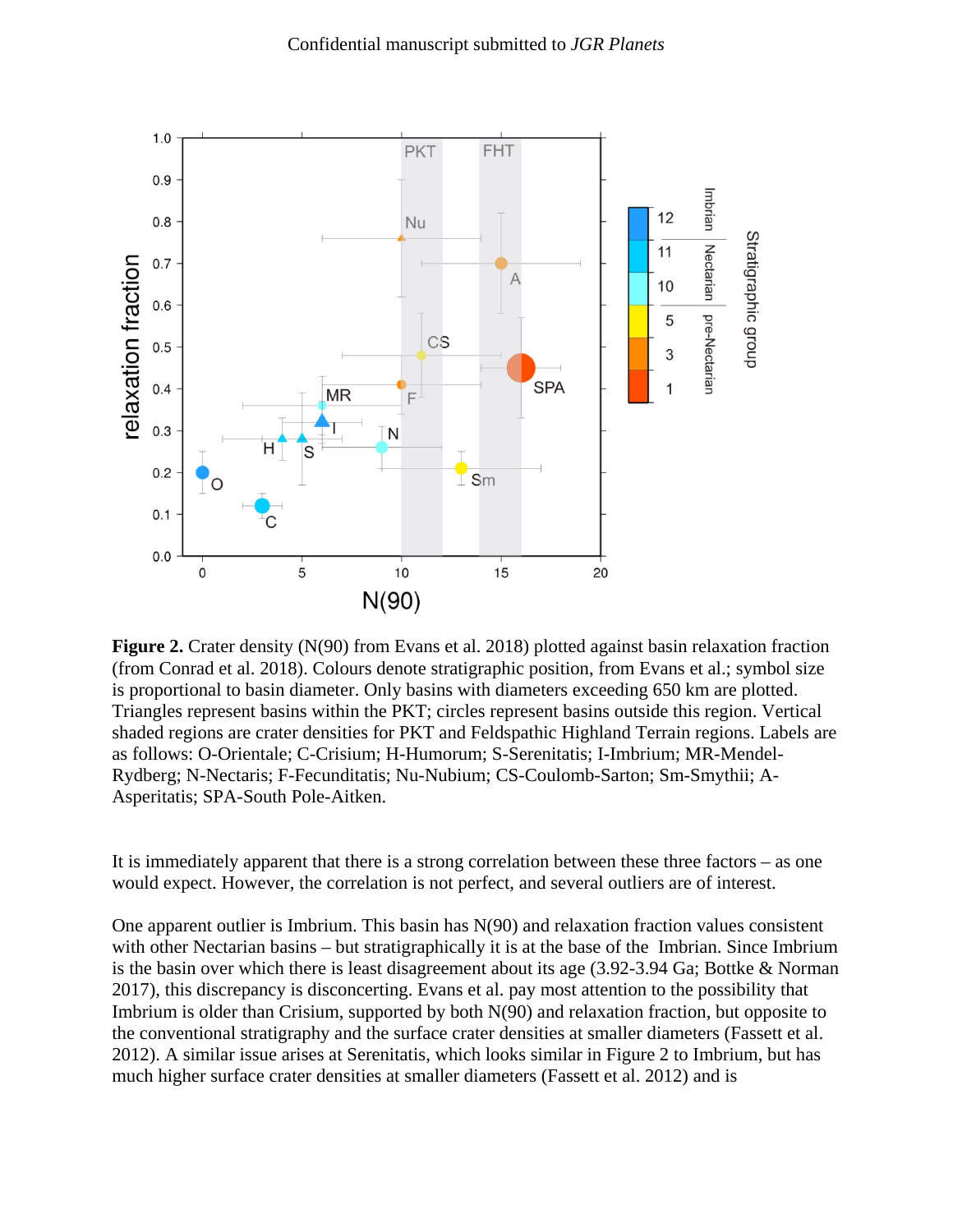stratigraphically older. This kind of mismatch between different constraints suggests that some as yet unaccounted-for factor is operating, which will require further work to resolve.

Two other outliers are apparent. Nubium is more relaxed than one would expect. This is likely due to its location in the Procellarum Kreep Terrane (PKT), which has high concentrations of radiogenic elements and thus will have experienced higher heat flows (Jolliff et al. 2000). These high heat flows would have promoted unusual degrees of relaxation (Mohit and Phillips 2006). Smythii is less relaxed than one would expect. The explanation here is less obvious, but might simply be that the true  $N(90)$  is towards the lower end of the estimated range.

Although South Pole-Aitken looks anomalous, this is probably a result of its greater size compared to all other basins: the timescale for a basin to relax by crustal flow goes as the square of the diameter (Melosh 1989). The relaxation timescale will be further lengthened by the apparently thin crust beneath SPA (Mohit and Phillips 2006). Thus, it is not surprising that SPA is less relaxed than Asperitatis.

The other major result of the Evans et al. study is that there is a clean break between pre-Nectarian and younger basins, roughly at  $N(90)=10$ . This epoch also defines the age of the PKT as a whole, and is also associated with a steep drop in relaxation fraction (Figure 2). It thus appears that  $N(90)=10$  represents an important time-marker in lunar evolution. Evans et al. use the oldest radiometrically-dated mare basalt units within the PKT to argue that the PKT basement must be older than ~4.3 Ga. This timescale is consistent with the onset of unrelaxed basins at 4.21-4.45 Ga inferred by Conrad et al. (2018).

Conveniently, this time-marker divides the basins plotted in Figure 2 almost exactly in half. As a result, roughly half the observed basins, including SPA, must be older than ~4.3 Ga (pre-Nectarian). Despite the uncertainties in absolute age, it is clear that the pre-Nectarian time interval was shorter than post-Nectarian, and thus that the early impact flux was (on average) higher. The roughly constant N(90) values of pre-Nectarian basins could be the result of a brief spike in basin formation. However, Evans et al. argue that this constancy is in fact the result of saturation (see above) and does not indicate a brief formation period. Furthermore, the observed wide variation in relaxation fraction within the pre-Nectarian basins suggests either significant spatial variations in heat flux, or a more extended period of early, high impact flux. The latter possibility is consistent with, but not required by, dynamical models (e.g. Morbidelli et al. 2018). Evans et al. also point out that a later episode of high impact flux (perhaps starting with Nectaris) cannot be ruled out with the present data.

## **3 Conclusions**

By including buried craters, Evans et al. have sharpened our picture of lunar history. As the discussion of Imbrium and Serenitatis above shows, not all of this picture yet makes sense, but their approach has certainly moved the debate forwards, and the general correlation between QCMA density and relaxation fraction (Figure 2) is encouraging. Further mining of the GRAIL data may move the completeness threshold to smaller diameters, which will help reduce the current large uncertainties.